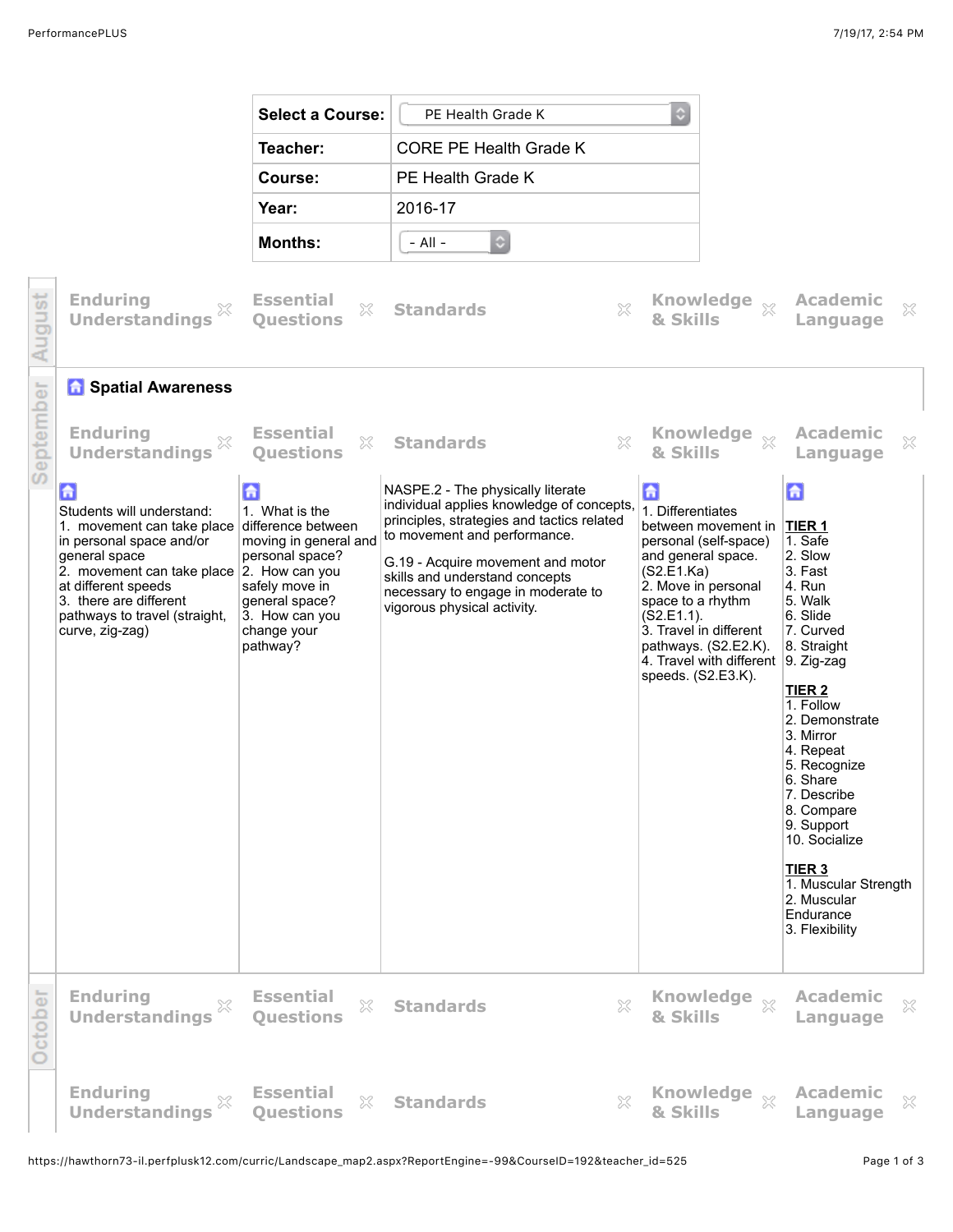November

|                 | <b>Motor Skills</b><br>Ħ                                                                                                                                                                                                            |                                                                                                                                       |                                                                                                                                                                                                                                                                               |                                                                                                              |                                                                                                                                                                                                                                                                                                                                                                                                                              |  |  |  |
|-----------------|-------------------------------------------------------------------------------------------------------------------------------------------------------------------------------------------------------------------------------------|---------------------------------------------------------------------------------------------------------------------------------------|-------------------------------------------------------------------------------------------------------------------------------------------------------------------------------------------------------------------------------------------------------------------------------|--------------------------------------------------------------------------------------------------------------|------------------------------------------------------------------------------------------------------------------------------------------------------------------------------------------------------------------------------------------------------------------------------------------------------------------------------------------------------------------------------------------------------------------------------|--|--|--|
| <b>December</b> | <b>Enduring</b><br>$\mathbb{X}$<br><b>Understandings</b>                                                                                                                                                                            | <b>Essential</b><br>X<br><b>Ouestions</b>                                                                                             | 53<br><b>Standards</b>                                                                                                                                                                                                                                                        | Knowledge xx<br>& Skills                                                                                     | <b>Academic</b><br>$\mathbb{X}$<br>Language                                                                                                                                                                                                                                                                                                                                                                                  |  |  |  |
|                 | 「击<br>Students will understand:<br>1. Balance is important for<br>safe participation in certain<br>situations.<br>2. How to safely maintain<br>balance while using motor<br>skills in personal and general general space?<br>space. | $\mathbf{G}$<br>1. Why is balance<br>important?<br>2. What are things<br>you can do to help<br>vourself balance<br>when travelling in | NASPE.1 - The physically literate<br>individual demonstrates competency in a<br>variety of motor skills and movement<br>patterns.<br>G.19 - Acquire movement and motor<br>skills and understand concepts<br>necessary to engage in moderate to<br>vigorous physical activity. | 孟<br>1. Run with<br>appropriate form<br>according to the Test<br>of Gross Motor<br>Development<br>(S1.E1.K). | $\frac{1}{\sqrt{2}}$ TIER 1<br>1. Run<br>2. Slide<br>3. Balance<br>4. Roll<br>5. Toss<br>6. Fast<br>7. Slow<br>8. Hard<br>9. Soft<br>10. Jump<br>11. Forward<br>12. Backward<br>13. Over<br>14. Under<br>15. Safety<br>TIER <sub>2</sub><br>1. Share<br>2. Follow<br>3. Describe<br>4. Repeat<br>5. Direction<br>6. Demonstrate<br>7. Describe<br>TIER <sub>3</sub><br>1. Locomotor<br>2. Non-locomotor<br>3. Object Control |  |  |  |
| January         | <b>Enduring</b><br><b>Understandings</b>                                                                                                                                                                                            | <b>Essential</b><br>×<br><b>Ouestions</b>                                                                                             | $\gtrsim$<br><b>Standards</b>                                                                                                                                                                                                                                                 | Knowledge xx<br>& Skills                                                                                     | <b>Academic</b><br>×<br>Language                                                                                                                                                                                                                                                                                                                                                                                             |  |  |  |
| February        | <b>Enduring</b><br>$\gtrsim$<br><b>Understandings</b>                                                                                                                                                                               | <b>Essential</b><br>X<br><b>Ouestions</b>                                                                                             | $\chi$<br><b>Standards</b>                                                                                                                                                                                                                                                    | Knowledge $\frac{1}{2}$<br>& Skills                                                                          | Academic<br>$\gtrsim$<br>Language                                                                                                                                                                                                                                                                                                                                                                                            |  |  |  |
| March           | <b>Enduring</b><br>$\mathbb{S}^\mathcal{C}_\sim$<br><b>Understandings</b>                                                                                                                                                           | <b>Essential</b><br>X<br><b>Questions</b>                                                                                             | X<br><b>Standards</b>                                                                                                                                                                                                                                                         | Knowledge xx<br>& Skills                                                                                     | Academic<br>$\mathbb{X}$<br>Language                                                                                                                                                                                                                                                                                                                                                                                         |  |  |  |
| April           | <b>R</b> Social Behavior                                                                                                                                                                                                            |                                                                                                                                       |                                                                                                                                                                                                                                                                               |                                                                                                              |                                                                                                                                                                                                                                                                                                                                                                                                                              |  |  |  |

## *b* Social Behavior